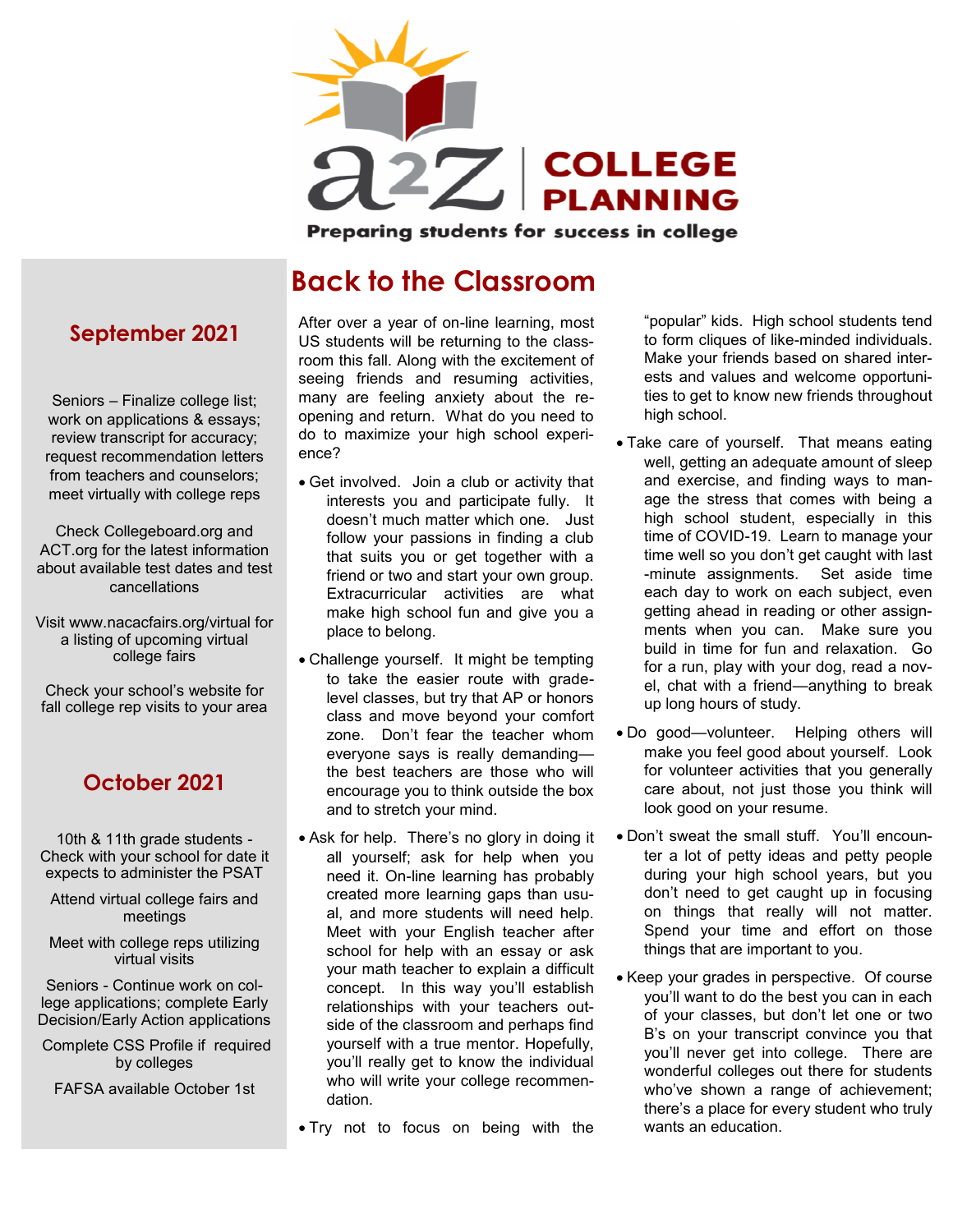## A2Z College Planning

# **Applied Math Majors**

- **Analyst**
- **Actuary**
- Business analyst
- Computer systems engineer
- **Cryptographer**
- Data analyst
- Data engineer
- Data scientist
- **Engineer**
- **Finance analyst**
- **Financial advisor**
- Management analyst
- Market research analyst
- **Math teacher**
- Mathematical modeler
- **Meteorologist**
- Pricing analyst
- **Programmer**
- **Risk analyst**
- **Statistician**
- **Trader**



## **Majoring in Applied Math Career Paths for**

In an annual CareerCast.com survey of the best and worst occupations in the U.S., mathematicians often land in the top few spots. With an average annual income of about \$95,000, enviable working conditions, and considerable autonomy, math majors don't only rank high, but math-related careers occupy over a third of the top twenty careers. If math has been one of your favorite classes in high school and you love to solve problems, especially those with only one "right" answer, you might want to consider a major in math. Don't see yourself as a mathematician? Look instead to a study of applied mathematics.

Applied mathematics is the study of the mathematical methods and modeling that are typically used in professions as varied as science, engineering, business, and industry. In this branch of mathematics, mathematicians work on practical problems rather than developing math theory. Although applied math majors spend much of their time studying pure math, they do so with an eye to using the skills they develop to prepare for a particular career or purpose. As an applied math major, you'll take courses such as calculus, differential equations, linear algebra and discrete mathematics, but you'll combine these studies with your career interests. For example, you might apply mathematical principles to problems studied in physics, computer science, statistics, systems design, engineering, probability theory, or computer programming.

What kinds of career paths are open to students who major in applied mathematics? Although many professions use math in their daily work, there are a host of careers for which a strong background in mathematics is a necessary prerequisite for success. According to the Society For Industrial and Applied Mathematics (SIAM), mathematicians and computational scientists may work in a variety of vastly different career areas. (See side bar.)

A bachelor's degree in applied math will prepare you for jobs in statistics, actuarial sciences, mathematical modeling, cryptography, and math education. You'll apply your knowledge of mathematical principles to solve real-world problems. For example, mathematical modeling is used to make predictions based on statistical evidence. This can be applied in physiology to determine what will occur as blood pressure increases, in medicine to track outbreaks of epidemics, or in engineering to determine how quickly heat can be dissipated. Financial institutions such as banks, investment companies and hedge funds use mathematical modeling to explain and predict the behavior of financial markets.

Actuarial science takes math and statistics and applies these subjects to the finance and insurance industries. Actuaries rank among the top few careers in the U.S. for both job satisfaction and salaries.

Cryptography deals with the practice of hiding information. Once used to aid spies during wartime, cryptographers might now focus on protecting the security of credit cards and ATM machines.

Computer animation and digital imaging combine diverse fields of study such as math, computer science, fine art, traditional animation, physics and biomechanics. This knowledge can be applied to a variety of areas such as medical diagnostics, entertainment, and fine art.

Climatology uses simulations to understand the forces that control our climate. These simulations utilize data from satellites, ocean buoys and other monitoring equipment, and create mathematical models to predict future events.

You'll find more careers for applied math majors at SIAM's website at [www.siam.org.](http://www.siam.org/)

Prepared especially for our clients and their families. The information included in this newsletter is general and does not constitute educational, financial, accounting, legal, or other professional advice. Although it is intended to be accurate, neither the publisher nor any other party assumes liability for loss or damage due to reliance on the material contained herein. Copyright © 2021 by The College Advisor, Inc. All rights reserved.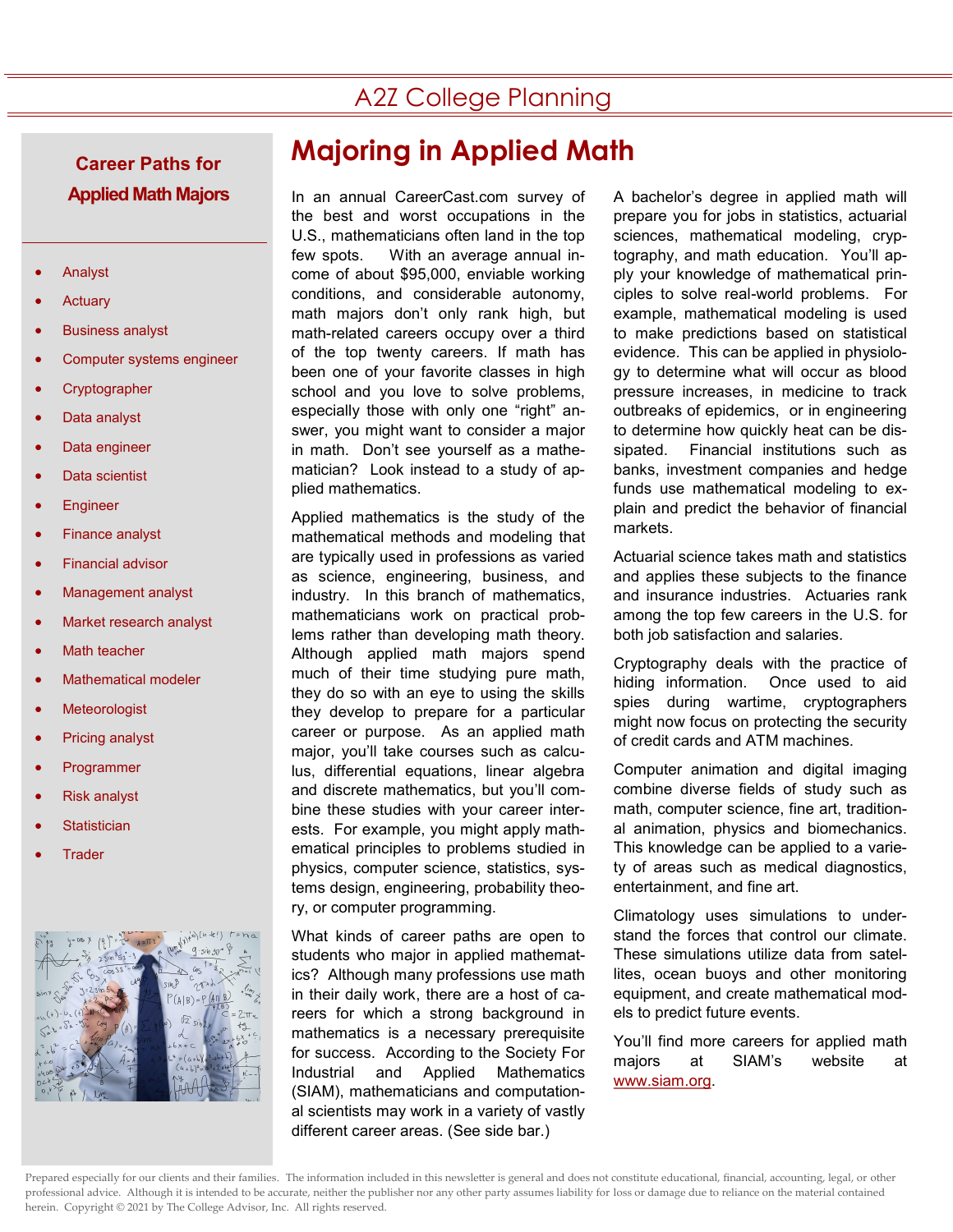#### A2Z College Planning

### **Financial Matters: Get Ready to File the FAFSA**



The FAFSA (Free Application for Federal Student Aid) is the primary form used by colleges to determine eligibility for need-based aid. A small number of colleges will not even consider an applicant for merit aid unless that student has first submitted a FAFSA. The FAF-SA should be filed as soon as possible after October 1st of the student's senior year, and then yearly while attending college. The FAFSA collects basic information about both the student's and

his/her parents' incomes and assets, and uses this information to determine an *expected family contribution* (EFC). The EFC is the amount that the student and family are expected to contribute towards that individual's college expenses during the next academic year. (Please note, the actual cost of attendance for the family may be higher than the EFC.) The difference between the EFC and the *total cost of attendance* at your college of choice is known as *demonstrated need*. Colleges use this information to prepare a customized financial aid package for each admitted student who qualifies for financial aid.

The package may include both grants and loans, as well as self-help such as work-study opportunities. **Fewer than 75 colleges guarantee to meet 100% of established need, so financial aid may not cover all of your expenses at a particular college.**

Complete the FAFSA online at [www.fafsa.ed.gov.](http://www.fafsa.ed.gov/) You'll need your prior, prior year tax return and other financial records noted on the site. You'll also want to apply for a Federal Student Aid ID (FSAID) for both the student and a parent so you can sign your form electronically.

Families of underclassmen can get an early estimate of eligibility for aid by completing the FAFSA4caster available at [fafsa.ed.gov.](https://fafsa.ed.gov/spa/fafsa4c/#/landing) This tool will also provide information about other sources of financial aid for college.

## **Making the Choice to Apply Early Decision/ Early Action**

Over 450 colleges offer Early Decision or Early Action application plans. Some offer both. Before deciding whether you should apply Early Decision or Early Action, it's important to understand the differences between applying through either one of these plans and applying in the regular decision round. Here are answers to some of the most common questions families have about Early Decision and Early Action.

**What is Early Decision (ED)?** Early Decision is a *binding* admission decision plan. In exchange for receiving an earlier admission decision, students applying ED agree that, if they're admitted, they'll attend that college and withdraw all of their other college applications. Typically, Early Decision plans have deadlines in early November. Since ED is a *binding* agreement, students who've carefully and thoroughly researched their college options and decided with certainty that one particular school is their top choice are the best candidates for Early Decision. Some colleges also have a second ED round (ED2) with deadlines falling in early January. For ED1, applicants will generally receive their decision before Christmas. In the second ED round, students will receive their decision a month to six weeks before regular decision candidates are notified.

**Will applying ED make it easier to get in?** Sometimes. Early Decision isn't a "miracle cure" for students whose grades and test scores are far below the students typically admitted to a college. If you wouldn't be a strong applicant for a particular college during the regular admission round, then it's unlikely that you'll be admitted simply because you apply under ED. However, when a student's grades and test scores put the student within the typical ranges for admitted students at a college, they can often have a better chance of admission during the ED round. Keep In mind, however, that ED acceptance rates vary greatly from college to college, and the early applicant pool is often extremely well qualified. At the most competitive colleges, the acceptance rates for ED applicants are still very low. Therefore, the decision to apply Early Decision shouldn't be made just for a hoped-for admission advantage; apply early decision if you

have decided that the school is your top choice college and you would like to receive your admission decision as soon as possible. While awaiting a decision, you need to keep working intensely on the rest of your Regular Decision applications.

**How will applying Early Decision affect financial aid?** If you're admitted during Early Decision, you'll typically receive the same financial aid package that you would have received if you'd applied in the regular admission cycle. However, one of the main disadvantages of applying Early Decision is that if you're admitted in the ED round, you won't be able to compare financial aid offers from other colleges. You won't, for instance, know whether you might have received a significant merit scholarship or fewer student loans elsewhere. Because you're giving up the right to compare financial aid and scholarship offers from other colleges by applying ED, it's smart for families to use the Net Price Calculators on different college websites to get estimates of how financial aid may vary before making the ED choice. (continued on p.4)